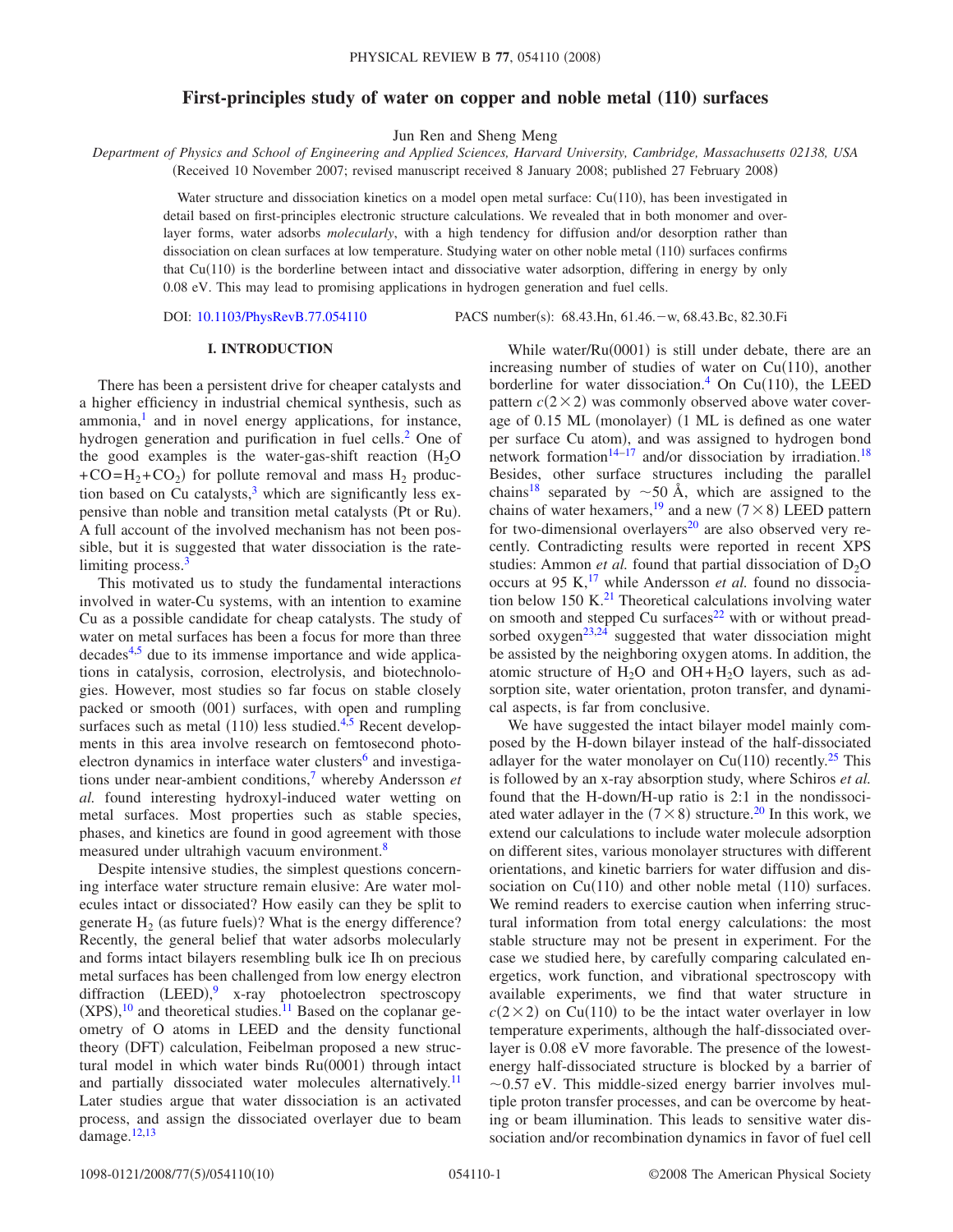applications. Another merit of this system is the fast H diffusion along [110] grooves, facilitating  $H_2/O_2$  separation. Comparisons with other metal (110) surfaces such as Ag, Au, Pd, and Pt, with or without reconstruction, confirm that  $Cu(110)$  is the borderline for water molecular and dissociative adsorption with a smallest energy separation.

This paper is organized as follows. After this introduction, the theoretical methods used in this study are given in Sec. II. Then we present in Sec. III our results of water on  $Cu(110)$  in two categories: (i) water monomer adsorption and (ii) water monolayers, with focus on possible structures, diffusion, and dissociation. The results are extended to other noble metal (110) surfaces, unreconstructed or reconstructed, including Ag, Au, Pd, and Pt. Finally, some concluding remarks are given in Sec. IV.

### **II. METHODS**

The first-principles calculations were performed with the Vienna *ab initio* simulation program (VASP), $^{26}$  $^{26}$  $^{26}$  in the framework of DFT. The supercell with periodic boundary condition consists of six layers of Cu atoms in the (110) direction and a vacuum layer exceeding 23 Å. The water molecules are placed on one side of the slab in the periodicity of  $c(2\times 2)$ . The calculated lattice constant of 3.6349 Å for face-centered-cubic Cu is used, which compares well to the experimental value of 3.6149 Å. For convenience, we use the experimental lattice constant for all other metal systems.

We use projector augmented plane waves method $27$  and Perdew-Burke-Ernzerhof exchange-correlation functional<sup>28</sup> as implemented in VASP, which are reliable in describing the hydrogen bonds and bulk properties of water $^{29}$  as well as surface properties.<sup>30</sup> A plane wave cutoff of 400 eV and *k*-point mesh of  $(2 \times 2 \times 1)$  in the Monkhorst-Pack sampling scheme<sup>31</sup> are used. Gaussian smearing with a width of 0.2 eV is used. The free energy was extrapolated to zero Kelvin to yield total energies of the systems. This set of parameters assures a convergence of 0.01 eV/atom in total energy. Adsorption energy  $(E_a)$  is defined as the energy difference per water molecule between the adsorption system and that of separated substrate and water molecules in gas phase throughout this paper.

In the structural search, the bottom three layers of Cu substrate are fixed at their respective bulk positions, while all other atoms and water molecules are allowed to fully relax until forces on them are less than  $0.05 \text{ eV/A}$ . In molecular dynamics (MD) simulations, the first three layers of Cu (110) surface atoms and water molecules were allowed to move according to the forces calculated from the converged electronic structure, employing Born-Oppenheimer approximation. A time step of 1 fs was utilized. The trajectories were collected through a 2.5 ps production run at 80 K using Nose thermostat<sup>32</sup> after equilibrating the system for 1 ps. Fourier transform of the dipole-dipole correlation function along surface normal  $(z)$  recorded in the MD simulations yields vibration spectra for the systems. Reaction barriers are calculated using the nudged elastic band (NEB) method.<sup>33</sup> The NEB method yields the globally optimized path rather than the locally restricted one (as in constrained optimization techniques), and is, therefore, more reliable.

<span id="page-1-0"></span>

FIG. 1. (Color online) Adsorption configurations of a water molecule on  $Cu(110)$ , shown in both top and side views: (a) top site, (b) bridge site along [110], (c) bridge site along [001], and (d) hollow sites. Red balls for oxygen, white for hydrogen, and orange for copper.

# **III. RESULTS AND DISCUSSION**

### **A. Single water molecule on Cu(110)**

## *1. Adsorption*

To start, we investigate the interaction of a single water molecule with the  $Cu(110)$  surface, since in this case only water-Cu interaction is involved, without any contribution from intermolecular hydrogen bonding between water adsorbates. Four different possible sites have been considered, including the top site, two bridge sites (along  $\lceil 110 \rceil$  and  $\lceil 001 \rceil$ directions, respectively), and the hollow site, as shown in Fig. [1.](#page-1-0) Their respective averaged Cu-O and O-H bond lengths, HOH bond angles in water, and adsorption energies are summarized in Table [I.](#page-2-0)

In Table [I,](#page-2-0) the bond length of  $Cu-O$  on the top site [Fig.  $1(a)$  $1(a)$ ] is 2.18 Å, smaller than that on the bridge sites (2.37) and 2.64 Å, respectively) and on the hollow site  $(3.13 \text{ Å})$ . The largest binding energy is observed for water on the top site (0.375 eV), so a single water prefers to adsorb atop. Although the OH bond lengths are nearly the same  $(0.98 \text{ Å})$ for all the four sites, they are the longest for water on the top site. This comes from stronger Cu-O binding, resulting in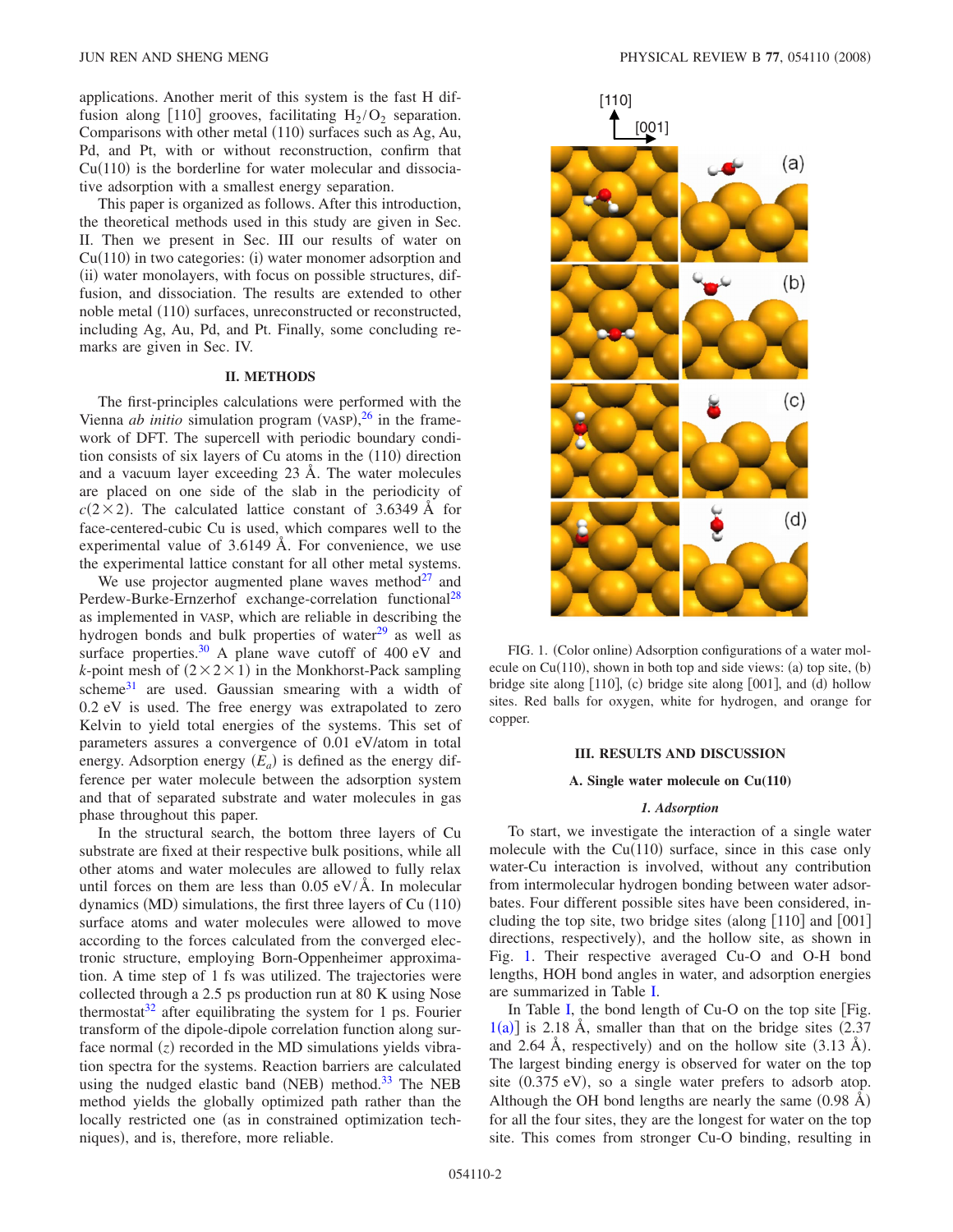<span id="page-2-0"></span>TABLE I. Calculated geometrical parameters and the adsorption energy  $(E_a)$  for single water molecule adsorption on different sites of the Cu(110) surface.

| Adsorption sites | $d_{\text{CuO}}$<br>(A | $a_{OH}$<br>A) | $\angle$ HOH<br>$(\text{deg})$ | $E_a$<br>(eV) |
|------------------|------------------------|----------------|--------------------------------|---------------|
| Top              | 2.18                   | 0.981          | 105.0                          | 0.375         |
| Bridge [110]     | 2.37                   | 0.978          | 108.5                          | 0.221         |
| Bridge [001]     | 2.64                   | 0.977          | 106.7                          | 0.142         |
| Hollow           | 3.13                   | 0.979          | 104.9                          | 0.174         |
|                  |                        |                |                                |               |

larger charge transfer from O to Cu, thus weakening the O-H bond in water. We note that water deviates from the exact top site by 0.5 Å, which is generally much larger than that on close-packed metal surfaces.<sup>34</sup> The HOH angles on the top and hollow sites are also very close (104.9°), while that on the two bridge sites are enlarged to 108° and 106° because of the Cu-H attraction. Finally, it is worth mentioning that the most favorable site for  $H_2O$  on  $Cu(110)$ —top site, with a flat-lying geometry—is the same as many closely packed metal surfaces, including Pt(111), Pd(111), Rh(111), and  $Ru(0001),<sup>34</sup>$  $Ru(0001),<sup>34</sup>$  $Ru(0001),<sup>34</sup>$  and various Cu surfaces, ranging from Cu(100), Cu(111), to Cu(211),<sup>[22](#page-9-19)</sup> albeit the quantitative geometrical parameters and energies vary from case to case. These results clarify earlier speculations of water adsorption on hollow<sup>14</sup> or bridge sites. $<sup>1</sup>$ </sup>

#### *2. Diffusion*

It is observed that water diffuses easily on metal surfaces, even at temperatures as low as 20 K.<sup>35</sup> On Cu(110) surface, we calculated that the diffusion barrier for a single water along  $\lceil 110 \rceil$  direction is 0.12 eV, and that along  $\lceil 001 \rceil$  is 0.23 eV. Both are very small, and can be compared with the experimental measured value of 0.13 eV for water/Pd $(111).$ <sup>[36](#page-9-34)</sup> The diffusion paths run across the bridge sites so that bridgesite adsorption serves as the transition states. The calculated barriers are consistent with that estimated from adsorption energy difference on different sites. Moreover, water diffusion along  $[110]$  is much easier than along  $[001]$  due to its half-size smaller activation energy. This anisotropic behavior arises from the asymmetric potential surfaces, which in turn originates from the asymmetric geometry of the (110) surface—the Cu-Cu distance along  $[110]$  is 2.57 Å, while that along  $[001]$  is 3.63 Å. Water diffusion might also be sensitive to the orientation of water molecules. $37$  The small barriers of a single water indicate that water diffuses readily along both  $[110]$  and  $[001]$  directions, even at low temperatures 50 K. This will favor water cluster formation.

## *3. Dissociation*

Based on the above structural analysis, we study the dissociation process of a single water molecule on  $Cu(110)$  surface. Figure [2](#page-2-1) presents the relevant energy barrier and minimum energy path of a single  $H_2O$  dissociation. When a single water molecule moves from the initial state [Fig.  $2(a)$  $2(a)$ ] to the intermediate precursor state [Fig.  $2(b)$  $2(b)$ ], the energy increases slightly, by 0.034 eV only. Moreover, the adsorb-

<span id="page-2-1"></span>

FIG. 2. (Color online) Minimum energy pathway for a water molecule dissociation on Cu(110) surface. Typical configurations sampled along the pathway [labeled as  $(a)$ - $(f)$ ] are depicted in bottom panels.

ing site of  $H<sub>2</sub>O$  is still on the top site with a larger lateral displacement toward the bridge site  $(1.03 \text{ Å})$ , but a small variation in O-H bonds (elongated by  $0.01 \text{ Å}$ ).

However, in the transition state [Fig.  $2(c)$  $2(c)$ ], not only one of the O-H bond length reaches 1.55 Å, the O atom also relocates to a place very close to the  $[110]$  bridge site. The energy of the system increases sharply to 0.94 eV higher than the initial configuration, indicating a barrier of 0.94 eV for a single water molecule dissociation. Compared with desorption or adsorption energy of 0.38 eV, the water molecule has a very low rate to dissociate on  $Cu(110)$ , while desorption and diffusion are much more favorable.

After dissociation, the O-H bond is broken and the energy of the system decreases gradually. The bound OH group relocates to the bridge site with a binding energy of 3.69 eV, and H binds in the groove with an energy of 2.37 eV, forming three Cu-H bonds [Fig.  $2(f)$  $2(f)$ ]. The overall binding energy in the final configuration is 0.77 eV relative to gaseous  $H_2O$ , 0.4 eV more stabilized than the initial intact adsorption. Considering the bound energy of a OH bond in  $H_2O$  is 5.21 eV (calculated), this number is reasonable because  $3.69 + 2.37$ − 5.21= 0.85 eV, close to 0.77 eV. Therefore, water dissociation on  $Cu(110)$  is exothermic. Previous assignment of water binding on bridge sites of  $Cu(110)$  (Ref. [15](#page-9-32)) could result from a small amount of OH groups after  $H_2O$  dissociation residing on more favorable [110] bridge sites.

#### **B. Water monolayers**

## *1. Possible structural models*

Because a water molecule is very unlikely to dissociate, while very easy to diffuse in both directions on  $Cu(110)$ , it would form clusters favored by the formation of two to three H bonds per  $H_2O$  between water molecules. One particular case is what happens when the surface is fully covered by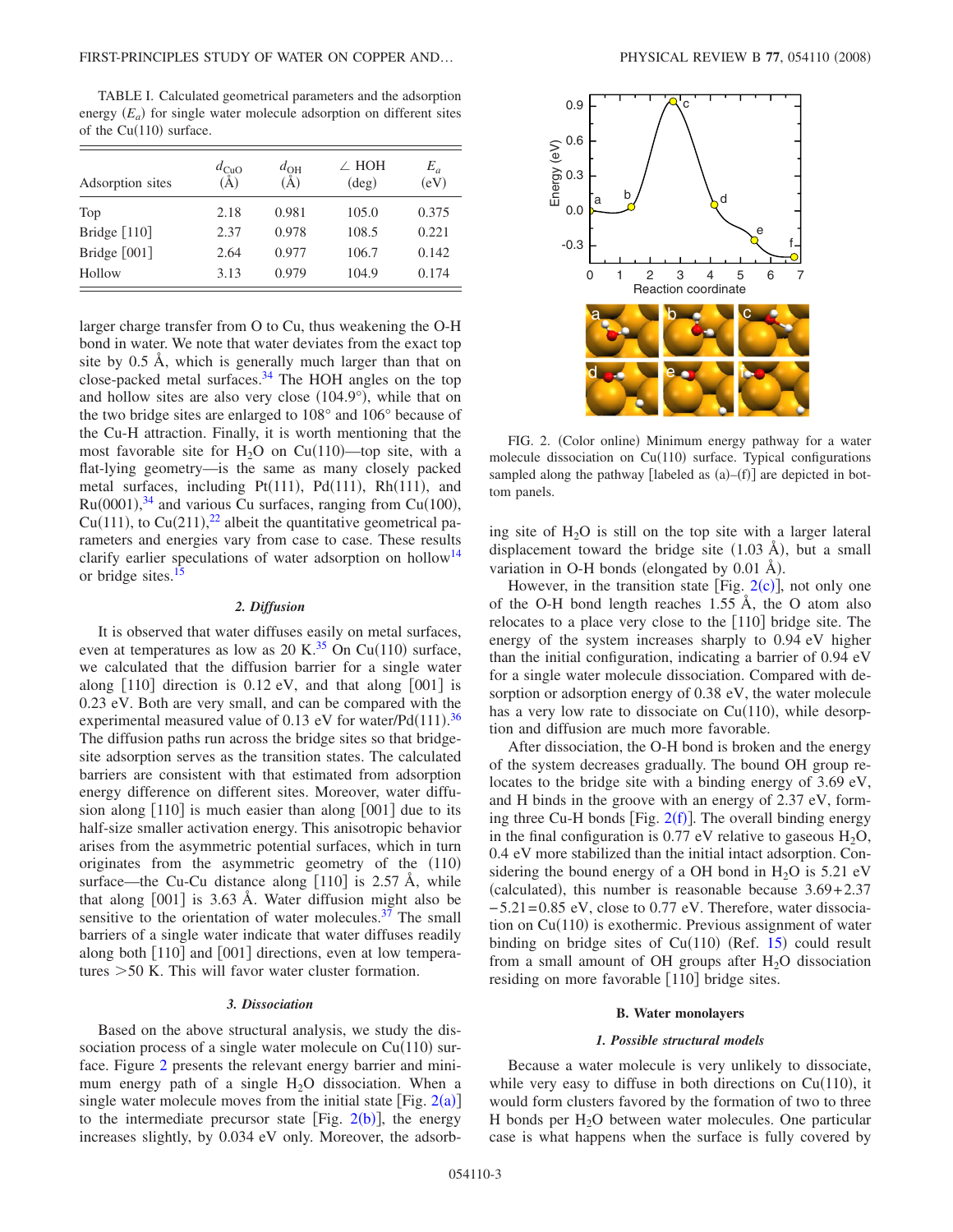<span id="page-3-0"></span>

FIG. 3. (Color online) Atomic structure of the  $[(a)–(d)]$  intact and (e) half-dissociated water overlayers at 1 ML on Cu(110): (a) H-down bilayer, (b) H-up bilayer, (c) chainlike bilayer, (d) squarelike layer, and (e) half-dissociated layer. Both top and side views are shown.

water, i.e., at the  $Cu:H<sub>2</sub>O$  ratio of 1:1 (i.e., 1 ML). It is observed that water wets the  $Cu(110)$  surface.<sup>14–[18](#page-9-15)</sup> So at the coverage of 1 ML, water will form two-dimensional extended adlayers. There are many possible structures for this coverage at the atomic level. Of particular interests are those that are termed as an "ice bilayer," which has a puckered hexagonal network with one OH bond for every two waters, pointing to  $[H-down, Fig. 3(a)]$  $[H-down, Fig. 3(a)]$  $[H-down, Fig. 3(a)]$  or away from the surface [H-up, Fig.  $3(b)$  $3(b)$ ]. Our calculation shows that the adsorption energy of  $H_2O$  in the H-down bilayer is 0.554 eV/ $H_2O$ , which is much higher than that in the H-up bilayer with  $0.514$  eV/H<sub>2</sub>O. It is obvious that the H-down bilayer is more stable than the H-up bilayer. Previously, the H-down bilayer has been identified for water on  $Pt(111)$  from x-ray absorption experiments.<sup>38</sup>

At the same time, we also calculate other possible monolayer structures, as shown in Figs.  $3(c)$  $3(c)$  and  $3(d)$ . Figure  $3(c)$ has the same geometry as H-down [Fig.  $3(a)$  $3(a)$ ] for oxygen atoms, but protons are placed quite differently: it is referred to as one of the "proton-disordered" structures. Particularly,

in Fig.  $3(c)$  $3(c)$ , water forms a linear chain along [110], with one of its two OH groups pointing to its neighbors along the [110] direction and the other points to  $[00-1]$  and  $[001]$ alternatingly. This structure has been calculated to be the most stable structure among intact water overlayers on Ru(0001) (Ref. [39](#page-9-37)) [0.1[3](#page-3-0) eV more stable than Fig. 3(a)], but on  $Cu(110)$ , it is almost energetically degenerate with structure Fig.  $3(a)$  $3(a)$ —the tiny difference of 0.006 eV is within the computation accuracy. We further find that different proton order patterns result in a typical energy difference less than 0.018 eV, therefore proton disorder does not make a big difference for water on Cu(110). Figure  $3(d)$  $3(d)$  is the optimized structure from a configuration where each Cu atom has a water adsorbed on the top site  $[p(1 \times 1)]$ . The adsorption energy is  $0.442 \text{ eV/H}_2\text{O}$ , much lower than the cases of Figs.  $3(a) - 3(c)$  $3(a) - 3(c)$ . We have also tried water structures which have hexagonal patterns, with one-third OO bonds parallel to [110] [so it can be considered as structure Fig.  $3(a)$  $3(a)$  rotated by  $90^\circ$  with the substrate fixed. It is not stable and will transform into structure Fig.  $3(a)$  $3(a)$  after optimization.

However, once the non-hydrogen-bonded OH breaks, it will form the half-dissociated overlayer as Feibelman proposed for the  $Ru(0001)$  case [Fig. [3](#page-3-0)(e)]. The OH remains on the top sites, and the dissociated H atom resides on the fourfold position in the groove. Interestingly, the adsorption energy of the dissociated water layer with  $0.632 \text{ eV/H}_2\text{O}$ is significantly higher than that of both water bilayer  $(0.554 \text{ eV}/\text{H}_2\text{O}$  for H-down and  $0.514 \text{ eV}/\text{H}_2\text{O}$  for H-up), similar to the situation of water on  $Ru(0001)$ .<sup>[11](#page-9-10)</sup> This is consistent with experimental observations that hydroxyl groups anchor water molecules and enhance the stability of OH  $+H<sub>2</sub>O$  overlayers on Cu(110).<sup>[7](#page-9-6)[,8](#page-9-7)</sup> The vertical OO distance in the half-dissociated water layer is 0.10 Å, much smaller than that of H-down  $(0.38 \text{ Å})$  and H-up  $(0.76 \text{ Å})$  bilayers. In addition, the top site adsorption is preferred for the mixed  $OH + H<sub>2</sub>O$  layer, which is at least 0.07 eV/ $H<sub>2</sub>O$  more favorable than the bridge site. This rules out most of the structural models assumed previously.<sup>16[,40](#page-9-39)</sup>

## *2. Intact or dissociated?*

To determine the real structure observed in lowtemperature experiments, we calculate the work function change  $\Delta\Phi$  upon adsorption relative to the clean surface, as shown in Table [II.](#page-3-1) A decrease of work function for intact adsorption −0.8 eV for H-down, and −3.6 eV for H-up bilayers) and an increase for the half-dissociated overlayer (1.0 eV) are observed. It is interesting that a decease of 0.3 eV in work function was calculated for half-dissociated layer on  $Ru(0001)$ ,<sup>[11](#page-9-10)</sup> contrasting with the increases of 1.0 eV on Cu(110). Comparing with the experimental value of  $-(0.9-1.0)$  eV,<sup>14[–16](#page-9-38)</sup> this strongly suggests intact adsorption over dissociation. Furthermore,  $\Delta\Phi$  =−0.8 eV for H-down

TABLE II. Work function change of various water overlayers on Cu(110) relative to clean surface.

<span id="page-3-1"></span>

|                   | H-down | $H-up$ | Mixed $(1:1)$ | Dissociated | Experiment <sup>a</sup> |
|-------------------|--------|--------|---------------|-------------|-------------------------|
| $\Delta\Phi$ (eV) | $-0.8$ | $-3.6$ | $-2.1$        | $+1.0$      | $-(0.92-1.0)$           |

a References [14](#page-9-13)[–16.](#page-9-38)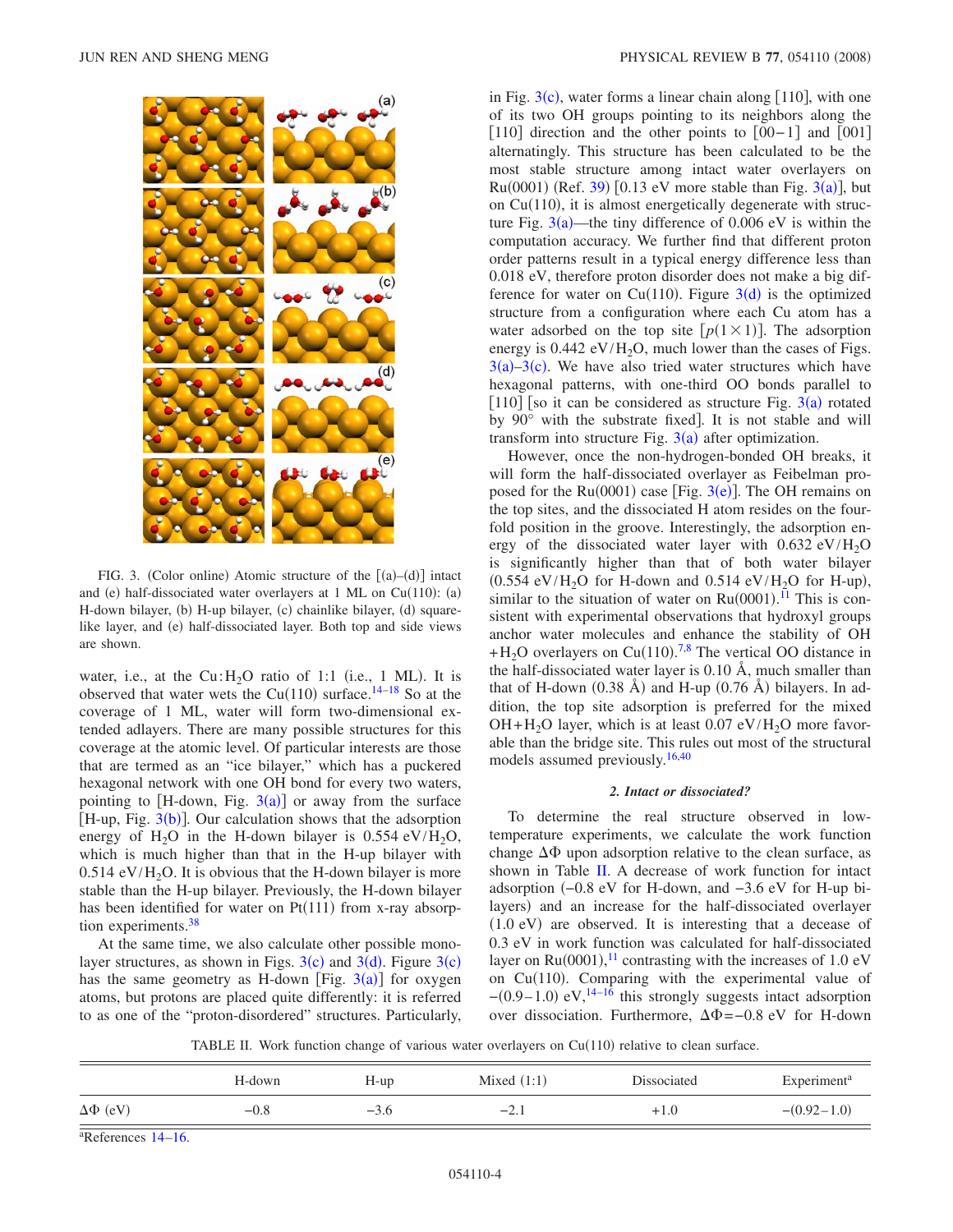bilayer is the closest to experimental value, indicating the majority of H-down bilayers in experiment. Work function change for the chain structure in Fig.  $3(c)$  $3(c)$  is  $-0.9$  eV, also very close to the H-down bilayer. This is, once again, contradicting the case on  $Ru(0001)$ , where the chain structure has a very large work function change  $(\Delta \Phi = -1.15 \text{ eV})$  compared with that for the H-down bilayer  $(\Delta \Phi = -0.4 \text{ eV})$ .<sup>[39](#page-9-37)</sup> Therefore, contrary to the suggestion that the chain structure serves as a more plausible model for water/Ru(0001), this structure has almost the same characteristics as the H-down bilayer on  $Cu(110)$ , and can be considered as the derivation from the more general H-down bilayer model.

Because  $\Delta\Phi$  is a surface average quantity, we infer that a mixture of H-up: H-down= $1: 13-1: 23$  could reproduce better the experimental measured values. This idea is verified by  $\Delta \Phi$  = -2.1 eV for a mixed bilayer of H-up: H-down=1:1, very close to the average value of −2.2 eV. Furthermore, we find that the adsorption energy for this mixed bilayer is 0.553 eV. The difference of 1 meV relative to the pure H-down bilayer is within the calculation accuracy, indicating it is at least as stable as the pure H-down bilayer. In addition, the H-up/H-down conversion is highly accessible because of the small energy barrier in between  $[76 \text{ meV}$  on  $Pt(111)$  $(Ref. 41)$  $(Ref. 41)$  $(Ref. 41)$  and 55 meV on Ru $(0001)$   $(Ref. 43)$  $(Ref. 43)$  $(Ref. 43)$ ]. All these point to the (H-up+H-down) mixture structure model for intact water adlayers on Cu(110). Recently, x-ray absorption and XPS studies have suggested a H-down:H-up ratio of 2:1 in the  $(7 \times 8)$  phase (where the H-down component contributes a major percentage of 66%), consistent with our assignment.<sup>20</sup> More critically, the appearance of the vibrational peak at 457 meV in the reflection adsorption infrared spectroscopy (RAIRS), which arises from the free OH stretch mode, $20$  clearly points to the existence of the H-up component. This feature cannot be reproduced by either the pure H-down [Fig.  $3(a)$  $3(a)$ ] or the pure chain structure [Fig.  $3(c)$  $3(c)$ ] though its work function change is closer to experiment.

To understand the bonding nature between water and  $Cu(110)$ , we plot the charge density difference in Fig. [4.](#page-4-0) It is clearly shown that water-Cu interaction involves mainly O lone pairs and Cu  $p<sub>z</sub>$  states. OH group interacts with Cu more strongly, resulting in accumulation of  $1\pi$  states and depletion of  $Cu$   $d_{72}$  states. This is more prominent in the onedimensional charge density plot in Fig.  $4(c)$  $4(c)$ . Integrating this curve along surface normal *z* suggests 0.17*e* per cell transferred from water to  $Cu(110)$  for the H-down bilayer, and 0.14*e* from Cu to adsorbate for dissociated layer. This perfectly explains the opposite sign of  $\Delta\Phi$  in Table [II.](#page-3-1)

Furthermore, the calculated vibration spectrum for the H-down bilayer agrees with experiment excellently.<sup>25</sup> Both the peak shape and positions of libration modes at 94 meV, HOH scissor modes at 195 meV, and OH stretch modes at 406 and 418 meV agree well with experimental vibrations at 93, 200, and 411 meV at 110 K.<sup>16</sup> It also qualitatively agrees with the new RAIRS measurement for the  $(7 \times 8)$  structure, where dominant peaks are 103, 201, and 420–457 meV, and no features appear in the range from 103 to 201 meV. $^{20}$  The free OH stretch mode at 457 meV observed in RAIRS will be clearly present if the H-up bilayer component is included,

<span id="page-4-0"></span>

FIG. 4. (Color online) Contour plot of the charge density difference (in unit of  $e/\text{\AA}^3$ ) between the total system and that of separate substrate and adsorbate layer upon (a) intact (H-down) and (b) halfdissociated water adsorption. Horizontal axis is the [001] direction that goes through O-O, and vertical axis is surface normal *z*. (c) Planar averaged charge difference along *z* for the two structures.

as this is the case on Pt(111) (Ref. [42](#page-9-42)) and Ru(0001).<sup>[43](#page-9-41)</sup> On the contrary, the vibration spectrum for the half-dissociated overlayer is very different from experiment, e.g., OH stretch at 433 meV and libration at 122 and 111 meV. The Cu-H vibration at 154 meV is also missing in experiments. Based on this comparison, we can safely rule out the halfdissociated component in the experiments.

### *3. Why intact: Water dissociation pathway*

It seems safe to conclude that the  $c(2\times 2)$  water adlayer on  $Cu(110)$  in low-temperature experiments is intact as opposed to the half-dissociated structure model. The question arises: Why does water not dissociate under these circumstances even though the half-dissociated structure is energetically more favorable?

To answer it, we have studied the dissociation process of 1 ML water layer on  $Cu(110)$  surface. The relevant energy barrier and minimum energy path for water dissociation in 1 ML water adlayer are shown in Fig. [5.](#page-5-0) When the water layer changes into the precursor state (not shown) from its initial H-down configuration [Fig.  $5(a)$  $5(a)$ ], the energy changes slightly by 0.025 eV only, while a pair of water molecules sitting along  $[110]$  come closer by 0.1 Å. However, in the transition state [Fig.  $5(b)$  $5(b)$ ], the OH bonds of the two water molecules are broken to release two H atoms and two OH groups. Simultaneously, the newly formed OH group located upper in Fig.  $5(b)$  $5(b)$  (molecule 1) captures the H atom donated by the lower water (molecule 2) and forms a new molecule. Consequently, the net result is that molecule 2 dissociates into an OH group, still on top site, and the H atom originally coming from molecule 1 remains isolated, bonding at the 110 bridge site. This is a *late* transition state because it largely resembles the final state where water is fully dissociated. The energy of the system in the transition state increases sharply to 0.57 eV, revealing a barrier of 0.57 eV for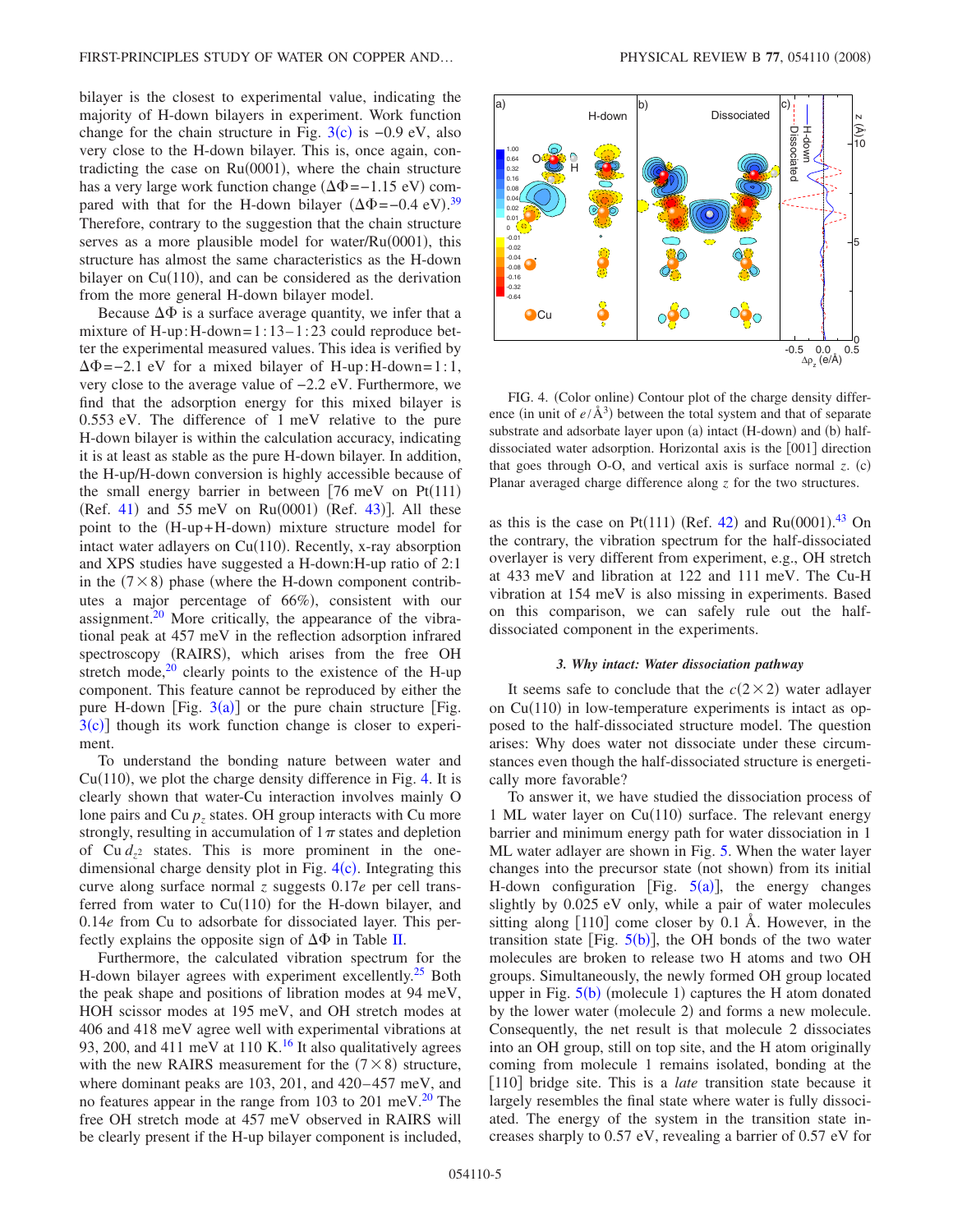<span id="page-5-0"></span>

FIG. 5. (Color online) Dissociation pathway for a water molecule in the 1 ML H-down bilayer on  $Cu(110)$ . Only important structural snapshots along the pathway are shown. Arrows in snapshot (a) indicate which H is dissociated.

water dissociation in the 1 ML water adlayer. This barrier agrees well with the measured value of  $0.53-0.56$  eV from the temperature-programmed XPS experiment, $^{21}$  which suggests that the finite size of the supercell used in our calculation may not have a significant influence on the dissociation process. With zero-point energy correction, the theoretical value is reduced by  $\sim 0.1$  eV,<sup>44</sup> but it is argued that the plane-wave methods adopted here usually underestimate reaction barriers[.45](#page-9-44) After water dissociation in the monolayer, the dissociated OH group still sits on the top site and the isolated H atom continues to move into the groove. The energy gradually decreases to −0.336 eV. Because only onefourth water molecules are dissociated in Fig.  $5(d)$  $5(d)$ , the final H configuration is slightly different from the half-dissociated overlayer in Fig.  $3(e)$  $3(e)$ .

In the above mechanism for water dissociation in the monolayer, multiple proton transfer processes are involved: proton transfer from molecule 1 to beneath Cu atoms, and from molecule 2 to molecule 1 along the hydrogen bond formed between them. The two processes almost occur simultaneously; several trials launched to locate which process is earlier along the dissociation pathway failed. We also found that the double proton transfer mechanism is probably necessary to lower the dissociation barrier to 0.57 eV. The dissociation pathway that directly splits the OH bond by the surface Cu atoms without H transfer in neighboring molecules (from molecule 2 to 1) has a barrier of 1.10 eV. Another pathway where an intermediate  $H_3O^+$  group is formed before breaking the OH bond and transferring H to the surface has a very large barrier of 2.70 eV, indicating that such a process is highly unfavorable and proton transfer and OH breaking has to be simultaneous. A third dissociation pathway which does not have the H on the Cu-Cu bridge sites as transition state but involves H at the three-coordinated site as

in Fig.  $2(f)$  $2(f)$  has also a larger barrier of 1.09 eV. Prompt proton transfer was observed in MD simulations of a wetting water layer on Pt $(111)$  at 130 K.<sup>46</sup> The lack of an assisting proton transfer process may explain why Tang and Chen failed to identify a low dissociation barrier in water monolayers[.23](#page-9-20) These pathways with a high energy barrier  $(>1.1$  eV) do not agree with the measured values of  $0.53-0.56$  eV in most recent experiments.<sup>21</sup>

After dissociation, the overall binding energy in the final configuration is 0.63 eV, about 0.08 eV more stabilized than the initial molecular adsorption. Moreover, the Cu-O bond length is 1.93 Å, far less than that in the intact bilayer  $(2.27 \text{ Å})$ . The small bond length also emphasizes the largest binding energy (0.63 eV). In addition, the significant change of the vertical OO distance from 0.38 Å in the intact adsorption configuration to 0.03 Å in the dissociated state also suggests that after dissociation, the water layer will gradually adopt a flat geometry.

Comparing with the barrier of 0.94 eV in a single water dissociation, the barrier of 0.57 eV in 1 ML overlayer points out that additional water lowers the activation energy. One may ask whether this is a consequence of direct water interaction with reactant  $(H_2O)$  and products  $(OH+H)$ , or via indirect interactions mediated by the substrate. Our answer is that both factors play an important role, as exemplified by the double-proton transfer mechanism. The first factor, direct interactions between reactants  $(H_2O)$  and products (OH +H), namely, hydrogen bonds, lowers overall energy and dissociation barriers significantly. Whenever a water molecule is hydrogen bonded, whether as a proton donor or an acceptor, its own OH bond is weakened, facilitating dissociation. This can be verified by the fact that the dissociation barrier in a free water molecule (5.21 eV, without H bonds) is lowered to  $1$  eV in bulk water.<sup>47</sup>

However, on surfaces, water dissociation usually goes through non-hydrogen-bonded OH bonds, which points to the importance of water-substrate interaction. Specifically, water dissociation proceeds through H-Cu interactions, which finally break the O-H bond and make new H-Cu bonds. Whether reaction products are stable and how large the reaction barrier is depends much on the bond strength of the H-Cu (also Cu-OH) bond in the final state and the intermediate transition state. Addition of water molecules help to establish hydrogen-bond networks restricted to the substrate periodicity, in which some water are held in a "precursor" state (H-down species) where H-Cu interactions are stronger. Water donates electrons to surface Cu, which also strengthen the H-Cu bond indirectly. H-bond strengths are also mediated by the substrate, which will affect the OH bond strength. In other words, the interplay of H bonds and substrate restriction, resulting in water molecules in geometries and bonding environment that favor dissociation, is the main cause of the lowering of dissociation barriers, though we cannot tell which effect dominates.

Our results are quite similar to that on Ru(0001). Feibelman correctly predicted that the half-dissociated water adlayer on Ru(0001) is energetically favorable, but ignored kinetic constraints that block water dissociation. We present a complete comparison between the two interesting systems in the following: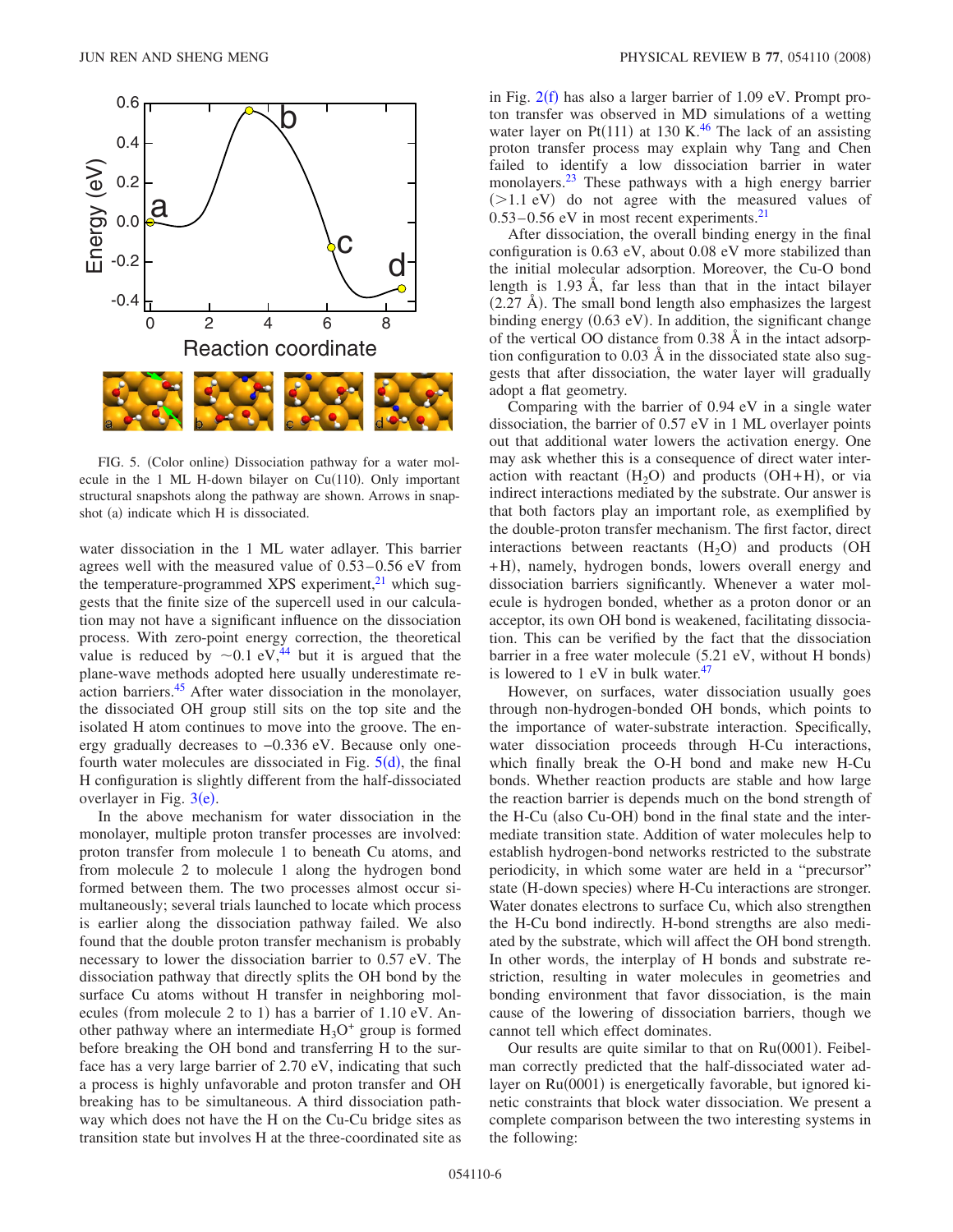(i) Both Feibelman and us have found that the halfdissociated overlayer is more stable than intact bilayers. Adsorption energies on  $Ru(0001)$  are 0.66 eV/ $H_2O$  for dissociated adlayers and  $0.50 \text{ eV/H}_2\text{O}$  for intact bilayers;<sup>11</sup> on Cu(110), they are  $0.63 \text{ eV/H}_2\text{O}$  for dissociated and  $0.55$  eV/H<sub>2</sub>O for intact overlayers.

(ii) On Ru(0001), calculated vibration frequencies for the dissociated layer by Feibelman<sup>48</sup> do not agree with experimental high-resolution electron-energy-loss spectroscopy spectra.<sup>49</sup> On Cu(110), calculated vibration spectra for the dissociated layer do not agree with experiments either, while the calculated spectra for intact bilayer agree with experiments very well.

(iii) Feibelman calculated a work function change of  $0.3$  eV for the dissociated layer on Ru(0001), at variance with the measured one: 1.3 eV. However, he discarded this comparison, arguing that other water species may also contribute to the measured work function.<sup>11</sup> Our calculations show a work function change of  $+1.0$  eV for dissociated layer on Cu(110), contradicting experiment: -0.92 eV. Instead, intact H-down bilayers have a very close work function change of −0.8 eV.

(iv) Unfortunately, Feibelman did not calculate the dissociation barrier, which may block the dissociation kinetically before desorption, though the dissociated layer is energetically favorable. Later studies by Michaelides *et al.*<sup>[50](#page-9-49)</sup> and us<sup>43</sup> indeed, suggested this behavior. The barrier for water dissociation on Ru(0001), 0.50-0.62 eV, hinders water dissociation in the intact wetting  $D_2O$  layer as confirmed in a recent experimental study.<sup>13</sup> On Cu(110), our calculated barrier of 0.57 eV not only agrees with the experimental activation energy, but also predicts the same behavior of water: water adsorbs molecularly, and the dissociation is constrained by a larger barrier than desorption (barrier: 0.55 eV).

Summarizing the above, we have found a very similar behavior of water on  $Ru(0001)$  and on  $Cu(110)$ , despite some significant differences such as the presence of isotopic effects on  $Ru(0001)$ .<sup>[51](#page-9-50)</sup> However, by taking a complete consideration over all factors and making better comparison with experiments, we have reached a different conclusion from Feibelman's. Feibelman has given *correct* results, but may be *incomplete*. Only considering energetics and geometries would very likely lead to overlooking many other factors that dominate the observed surface phenomena, such as kinetics. Indeed, after five years of intensive study, both experimentally and theoretically, on water/Ru following Feibelman's suggestion, the general consensus is that the intact bilayer and the half-dissociated adlayer could both exist before and after beam damage, respectively.<sup>12,[13,](#page-9-12)[43,](#page-9-41)[49](#page-9-48)</sup> We expect that water dissociation on Cu(110) would be even more sensitive.<sup>21</sup>

#### *4. Hydrogen kinetics*

After water dissociation in 1 ML, H is held in the  $[110]$ channel and at the center of water hexagons, forming four Cu-H bonds with a bond length of 1.79 Å. It is very interesting that the dissociated H atoms can easily diffuse away along the  $[110]$  channel. The diffusion pathway is shown in Fig. [6.](#page-6-0) The diffusion barrier is calculated to be as low as 0.23 eV. Zero-point energy correction will further lower this

<span id="page-6-0"></span>

FIG. 6. (Color online) (a) Diffusion pathway and (b) the corresponding energy change for a single H atom in the half-dissociated water layer on Cu(110).

barrier significantly. The calculated H vibration energy of 154 meV at the fourfold site would render a zero-point energy of 0.077 meV, reducing the barrier to  $\sim$ 0.15 eV. In addition, quantum tunneling of proton is highly possible because of its small mass. All these will facilitate H diffusion at a low temperature,  $\sim$ 90 K or even lower. We emphasize that the presence of water overlayers do not obviously influence the H diffusion process. The diffusion of a H atom in  $[110]$ channels on a clean  $Cu(110)$  has a barrier of 0.21 eV, close to 0.23 eV here, though the most stable position for a free H is the three-coordinated position as in Fig.  $2(f)$  $2(f)$ . This is in contrast with the behavior of water dissociation on  $Ru(0001)$ , where H is held at the center of the water hexagon, but does not form separate H patches on Ru(0001), evidenced by the D titration experiment.<sup>52</sup> Half-dissociation of water on Cu(110) then provides a promising route for  $H_2$  and  $O_2$  separation in the thermal splitting of water.

## **C. Water on other noble metal (110) surfaces**

In order to study further the interaction of water molecules with noble metal (110) surfaces and to find the general trends, we have chosen several other representative metal (110) surfaces, including Ag, Au, Pd, and Pt. Due to the lower surface energy,  $Pt(110)$  and  $Au(110)$  prefer to form the missing row  $(1 \times 2)$  reconstructed surfaces, as found in ex-periment (see Refs. [53](#page-9-52) and [54](#page-9-53)). For comparison, we have included both the reconstructed and unreconstructed  $(110)$ surfaces for Pt and Au.

First, as on Cu $(110)$ , we study a single water molecule adsorption on these metal (110) surfaces. The adsorption energy of a single  $H_2O$  on the top site is calculated to be in the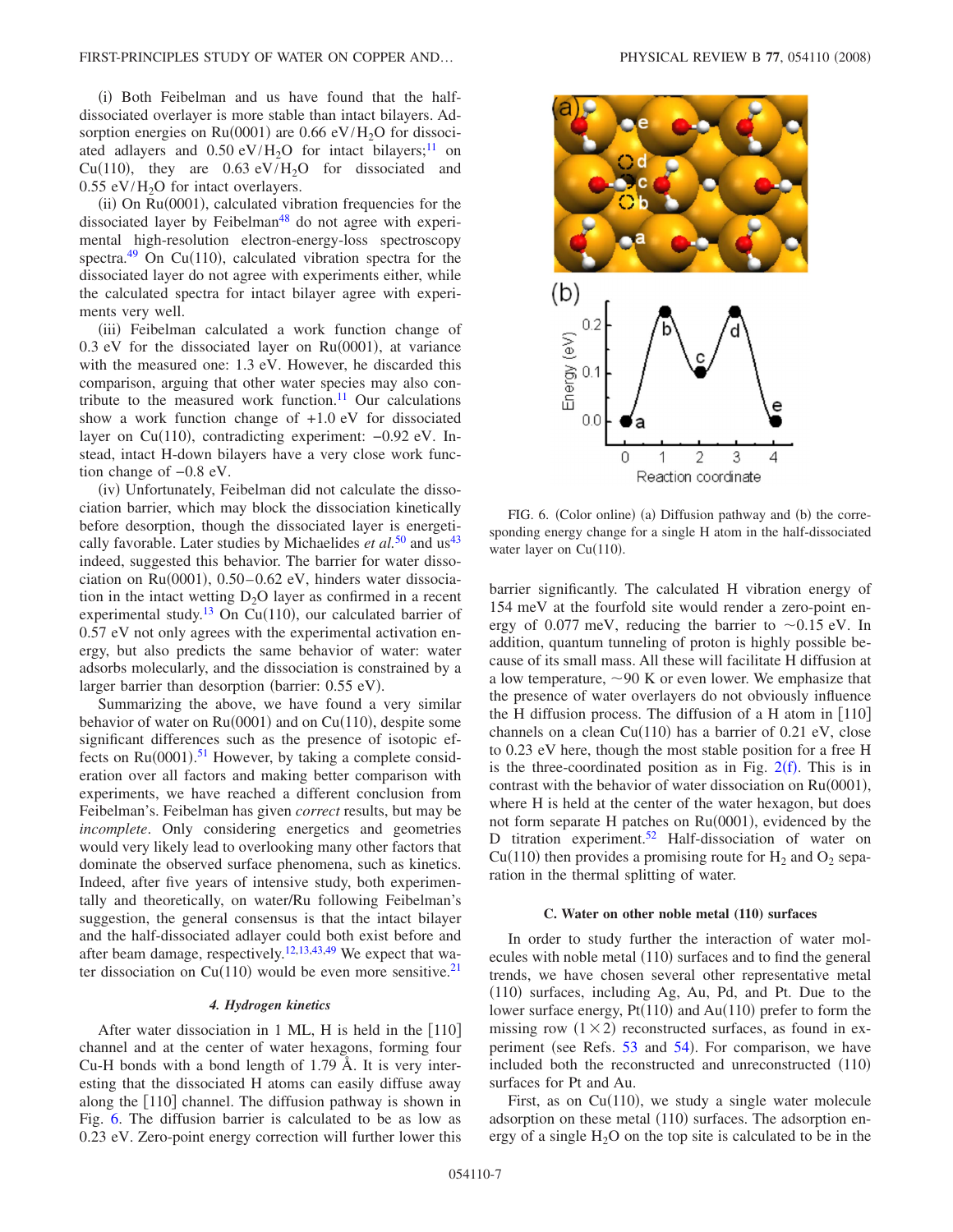<span id="page-7-0"></span>TABLE III. Parameters of an intact water molecule or dissociated (OH+H) group binding on different metal (110) surfaces.  $d_{\text{MO}}$ represents the metal–O bond length.

|                   | Intact     |                               | Dissociation  |                      |  |
|-------------------|------------|-------------------------------|---------------|----------------------|--|
| Metal             | $E_a$ (eV) | $d_{\rm MO}$<br>$(\check{A})$ | $E_a$<br>(eV) | $d_{\text{MO}}(\AA)$ |  |
| Cu                | 0.375      | 2.20                          | 0.772         | 1.95                 |  |
| Ag                | 0.236      | 2.54                          | $-0.267$      | 2.20                 |  |
| Au                | 0.213      | 2.59                          | $-0.377$      | 2.18                 |  |
| Au $(1 \times 2)$ | 0.168      | 2.73                          | $-1.583$      | 2.24                 |  |
| Pd                | 0.414      | 2.30                          | 0.243         | 2.11                 |  |
| Pt                | 0.597      | 2.23                          | 0.772         | 2.12                 |  |
| $Pt(1\times2)$    | 0.423      | 2.28                          | 0.231         | 2.12                 |  |

order of  $Pt > Pt(1 \times 2) > Pd > Cu > Ag > Au > Au(1 \times 2)$ , ranging from  $0.60$  to  $0.17$  eV (see Table [III](#page-7-0)). Overall, the adsorption energies are close to each other and the curve of the relative energy (i.e.,  $-E_a$ ) for these systems is relatively flat [Fig.  $7(a)$  $7(a)$ ]. In particular, for Cu, Ag, and Au, which belong to the same element group IB, the adsorption energy of  $H_2O/Cu(110)$  is 0.375 eV, much higher than that of Ag  $(0.236 \text{ eV})$ , Au  $(0.213 \text{ eV})$ , and Au $(1 \times 2)$   $(0.168 \text{ eV})$ . This indicates an order of  $Cu > Ag > Au$  in chemical reactivity for these surfaces, in accord with the general belief. In addition, the Cu-O bond length of 2.20 Å is clearly shorter than the Ag-O bond  $(2.54 \text{ Å})$  and Au-O bond  $[2.59 \text{ Å}$  for Au and 2.73 Å for Au( $1 \times 2$ ), consistent with the trend in adsorption energy. Comparing the adsorption energy of  $H_2O/Pd$ and  $H_2O/Pt$ , the latter has an energy of 0.597 eV, much

<span id="page-7-1"></span>

FIG. 7. (Color online) Relative energy  $(-E_a)$  for (a) an intact and dissociated (i.e., OH+H group) water molecule and (b) a monolayer of molecular (H-down) and half-dissociated water overlayer on different noble metal (110) surfaces. Au( $1 \times 2$ ) and Pt(1  $\times$  2) surfaces are missing-row reconstructed surfaces.

higher than the former by 0.414 eV. However, this difference diminishes when the  $(1 \times 2)$  missing-row reconstruction of  $Pt(110)$  is taken into consideration, where the energy goes down to 0.423 eV. Moreover, the metal–O bond length in the two systems is very close, 2.30 and 2.28 Å, respectively.

Once one OH bond is broken,  $H<sub>2</sub>O$  is dissociated. The system of the  $(OH+H)$  group on the above metal  $(110)$  surfaces is subject to structural optimization, which results in adsorption geometries very similar to that on  $Cu(110)$  [Fig.  $2(f)$  $2(f)$ ]. The trend in the adsorption energy immediately becomes  $Pt > Cu > Pd > Pt(1 \times 2) > Ag > Au > Au(1 \times 2)$ . It is shown that the adsorption energy for both Cu and Pt (110) surfaces increases sharply to 0.772 eV, but the energy decreases for the other metal surfaces compared with intact adsorption. The increased adsorption energy indicates the stabilization of water molecules after dissociation. Very interestingly, the binding energy of  $(OH+H)$  on Ag and Au is negative (repulsive interaction), while on Cu, Pt, and Pd it is positive (attractive interaction), indicating corrosion by water is prevented on the former two surfaces. It is worthy to point out that, although water dissociation is favored on the Pt(110) unreconstructed surface, the adsorption energy of (OH+H) on the stable phase of the Pt(110)( $1 \times 2$ ) surface (0.231 eV) is smaller than that of intact adsorption (0.423 eV). Therefore, based on the comparison of the adsorption energies between intact and dissociative adsorption, we found that a single water dissociation is favored only for  $H<sub>2</sub>O/Cu(110)$ . For the rest of the systems, an intact water molecule is more stable instead.

More useful information comes from the full water overlayer adsorption on these noble metal (110) surfaces. We have calculated the adsorption energies of both the molecular and the half-dissociated water overlayer at the coverage of 1 ML. The H-down bilayer structure is taken as the representative model for intact overlayer adsorption because of its high stability and simplicity. Figure  $7(b)$  $7(b)$  shows the corresponding adsorption energy of  $H_2O$  overlayers on metal (110) surfaces. The general trend in energetics is almost the same as the single water adsorption, except for a minor order switch for Pd and Pt( $1 \times 2$ ), that is, Pd (0.578 eV) > Pt( $1$  $\times$  2) (0.551 eV). The corresponding energies, metal–O bond lengths, and the OO distance in surface normal direction (film thickness) are summarized in Table [IV.](#page-8-0) The very small vertical OO distances after dissociation show that the halfdissociated water layer is flat, with  $H<sub>2</sub>O$  and OH layers located in the same plane.

Only the adsorption energy of  $H_2O/Cu(110)$  goes up after half-dissociation in 1 ML adlayer takes place, and all other surfaces have a smaller binding energy than intact bilayers. The Au and  $Au(1 \times 2)$  surfaces have negative adsorption energies for the half-dissociated overlayer in contrast to other surfaces, indicating dissociated water adlayers do not bind on Au surfaces. This partly explains the nobility of gold. For all cases (Pt vs Au, molecule vs monolayer, and intact vs dissociative), the  $(1 \times 2)$  missing-row reconstruction lowers the water adsorption energy, and thus makes the clean surface less reactive or more stable after reconstruction. This is more prominent if we compare  $Pd(110)$  and  $Pt(110)$ . Overall, both surfaces are very close in reactivity (Fig.  $7$ ). The unrecon-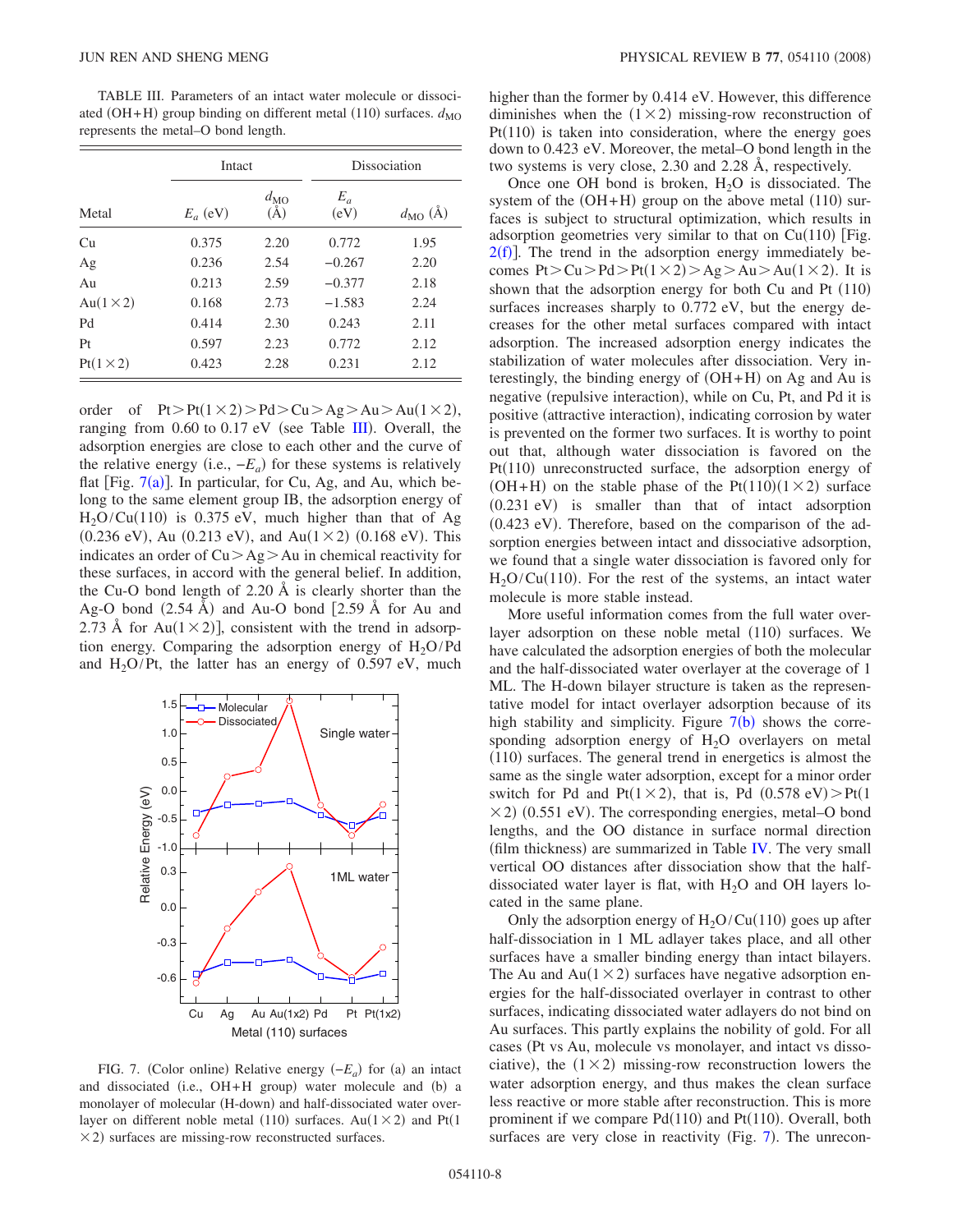|                   |            | Intact               |                | Dissociation |                      |                |
|-------------------|------------|----------------------|----------------|--------------|----------------------|----------------|
| Metals            | $E_a$ (eV) | $d_{\text{MO}}(\AA)$ | $(z_{00})$ (Å) | $E_a$ (eV)   | $d_{\text{MO}}(\AA)$ | $(z_{00})$ (Å) |
| Cu                | 0.554      | 2.27                 | 0.38           | 0.632        | 1.93                 | 0.03           |
| Ag                | 0.460      | 2.68                 | 0.17           | 0.174        | 2.18                 | 0.06           |
| Au                | 0.459      | 2.72                 | 0.22           | $-0.134$     | 2.17                 | 0.08           |
| Au $(1 \times 2)$ | 0.430      | 2.82                 | 0.19           | $-0.349$     | 2.08                 | 0.01           |
| Pd                | 0.578      | 2.37                 | 0.32           | 0.402        | 2.07                 | 0.12           |
| Pt                | 0.611      | 2.29                 | 0.49           | 0.585        | 2.08                 | 0.05           |
| $Pt(1\times2)$    | 0.551      | 2.22                 | 0.45           | 0.332        | 1.99                 | 0.02           |

<span id="page-8-0"></span>TABLE IV. Bond lengths of the metal–O bonds  $(d_{\text{MO}})$  and the vertical O-O distances  $(z_{\text{OO}})$  for the intact and half-dissociated  $H_2O$  monolayer on noble metals (110) surfaces.

structed  $Pt(110)$  surfaces seem to be more reactive than Pd(110), evidenced by the larger adsorption energy of the intact and dissociated water molecules and overlayers. However, as  $Pt(1 \times 2)$  is the stable phase at room temperature, the reactivity is largely reduced to the same level as or even less than Pd(110) after surface reconstruction of Pt(110). For instance, the adsorption energy of the half-dissociated water layer on Pd, Pt, and Pt $(1 \times 2)$  surfaces is 0.402, 0.585, and  $0.332$  eV/H<sub>2</sub>O, respectively, following this trend.

The larger adsorption energy of the half-dissociated layer than the molecular bilayer on  $Cu(110)$  indicates that the dissociated  $H_2O$  overlayer is more stable than intact adsorption, in contrast with all other surfaces considered here. Therefore,  $Cu(110)$  is certainly more reactive than inert Ag and Au (110) surfaces, and a little bit more reactive than Pd and Pt  $(1 \times 2)$  surfaces, too. Considering that most of the metal surfaces such as Na and Fe are reactive to water adsorption, the behavior of water on  $Cu(110)$ , especially water overlayers, has intermediate binding energy for both intact and dissociative adsorption, suggesting  $Cu(110)$  as the borderline for water dissociation. Indeed, the energy difference for intact and half-dissociated water overlayers is only  $0.08 \text{ eV/H}_2\text{O}$ , the smallest among surfaces studied except Pt(110). Although the energy difference on  $Pt(110)$  is even smaller, the surface reconstructs into the less reactive  $(1 \times 2)$  missing-row structure in experiments and, therefore, does not represent a realistic case. What follows is the  $Pd(110)$  surface, which has also a small energy separation between intact and dissociative water-layer adsorption, 0.18 eV. Interestingly, this seems to be consistent with earlier theoretical<sup>55</sup> and experimental studies<sup>56</sup> which identified  $Pd(111)$  as a borderline for dissociative water bilayer or cluster adsorption. For comparison, the energy difference for another borderline, Ru(0001), is  $0.16 \text{ eV}/\text{H}_2\text{O}$ .<sup>[11](#page-9-10)</sup> Here, the barrier between intact and dissociated states on  $Cu(110)$  is only 0.57 eV, which could be overcome by electron or photon illumination or thermal activation. In the experimentally observed  $(7 \times 8)$  phase,<sup>20</sup> we expect this barrier be modified only slightly because the local bonding environment for the water molecule would be rather similar. The low dissociation barrier explains the experimental observation of the mixed  $H_2O$  and OH structures on  $Cu(110)$  at near-ambient conditions.<sup>7</sup>

# **IV. CONCLUSIONS**

In conclusion, we have studied adsorption, diffusion, and dissociation of a single water molecule and 1 ML water overlayer on  $Cu(110)$  and other noble metal  $(110)$  surfaces. We provide conclusive evidences for the existence of intact bilayer on Cu(110) consisting of mainly H-down bilayers in low-temperature experiments, based on the following facts:

(1) A single water adsorbs intact on top site; it diffuses easily, while dissociation is blocked.

(2) The H-down bilayer has the largest adsorption energy (0.55 eV) among intact overlayers, though the halfdissociated layer is 0.08 eV more stable.

(3) Work function decreases for intact water adsorption, but increases for the half-dissociated water layer; experiments found a negative change of  $-(0.92-1.0)$  eV, close to H-down bilayers.

(4) The calculated vibration spectrum for the H-down bilayer shows vibration modes at 94, 195, 406, and 418 meV, agreeing with experimental observations; while it shows many unobserved peaks around  $100-150$  meV for the halfdissociated layer. The peak at 457 meV in experiment points to the existence of the H-up component.

(5) Both theory and experiment found a barrier about 0.57 eV for water dissociation in overlayers, slightly higher than the desorption barrier.

Comparison with water adsorption on other noble metal surfaces identifies  $Cu(110)$  as the borderline for intact and dissociative water adsorption, with the smallest energy separation between the two structures  $(0.08 \text{ eV}/\text{H}_2\text{O})$ . Our results show that considering DFT energy alone is dangerous in determining structures observed in experiment. Much attention has to be paid to comparisons such as work function change, kinetic barriers, and spectroscopic characters.

## **ACKNOWLEDGMENTS**

The authors acknowledge the insightful discussion with Efthimios Kaxiras. The authors thank Theanne Schiros for her careful reading of the manuscript. This work is partially supported by the U.S. Department of Energy and the Harvard University Center for the Environment.